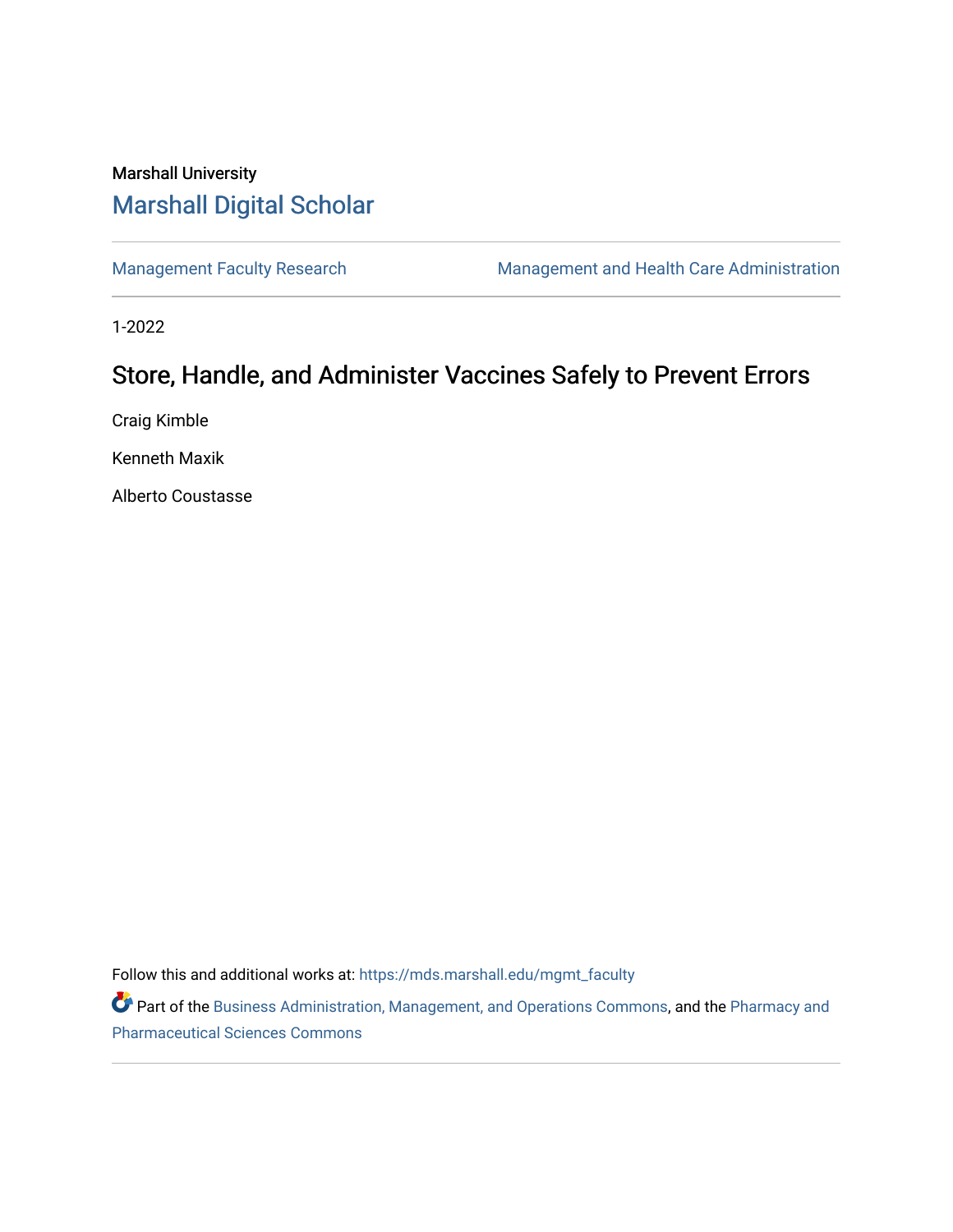# Store, Handle, and Administer Vaccines Safely to Prevent Errors

Pharmacists Should Stay Abreast of Changes in Formulations and Recommendations, Foster Communication With Their Staff, and Plan Proactively

BY CRAIG KIMBLE, PHARMD, MBA, MS, BCACP; KENNETH MAXIK, MBA, MBB; AND ALBERTO COUSTASSE, DRPH, MD, MBA, MPH



CRAIG KIMBLE, PHARMO NIMBLE, CACP



KENNETH MAXIK, MBA, MBB, FACHE



ALBERTO COUSTASSE-HENCKE, MD, DRPH, MBA, MPH

**COVID-19 VACCINE-<br>
ERRORS** have demo<br>
importance of ensu<br>
medication-use process.<sup>1</sup> **OVID-19 VACCINE–RELATED ERRORS** have demonstrated the importance of ensuring a safe

Insufficient training, multiple manufacturers, and noninterchangeable products increase the risk of vaccine-related errors. Increasing the complexity are the addition of boosters with different doses, personnel new to the vaccine administration process, changes in dosing, easily misidentified labeling or products, vaccines given together, and the interchanging of booster products.2,3 As a result, there is an increased need to be alert in safety efforts

with vaccine administration and storage. Pharmacy staff members must work together to improve safety and prevent vaccine-related errors.

### **Supply Chain**

As staff members dispense and administer more vaccines, the probability that a mix-up can occur increases. Pharmacy staff members should proactively assess areas in the pharmacy where vaccines have been handled and stored and develop a safety plan. Signing up for CDC and drug manufacturer newsletters to stay abreast of safety warnings can help. Staff members should

| TABLE. WHAT PHARMACISTS SHOULD CONSIDER <sup>5</sup>                                                  |                                                                                                                                                            |
|-------------------------------------------------------------------------------------------------------|------------------------------------------------------------------------------------------------------------------------------------------------------------|
| <b>ITEM OF CONCERN</b>                                                                                | CONSIDERATION                                                                                                                                              |
| Adult and pediatric formulations (not interchangeable):<br>COVID-19 vaccine                           | Pfizer-BioNTech adult and pediatric formulations are dif-<br>ferent and cannot be interchanged. Consider separating<br>and color coding bins and products. |
|                                                                                                       | • Adult formulation (aged $\geq$ 12 years): (purple cap)                                                                                                   |
|                                                                                                       | • Pediatric formulation (aged 5-11 years): (orange cap)                                                                                                    |
| Predrawn syringes not labeled                                                                         | • Label syringes if drawn up and not administered with<br>product name, dose, and purpose.                                                                 |
|                                                                                                       | • Double check by keeping the empty vial with syringe<br>when possible.                                                                                    |
| Maximum punctures for Moderna vial: 20                                                                | Note each dose with a and each booster with an X to<br>track punctures and calculate waste.                                                                |
| Orange-capped Pfizer-BioNTech vials for pediatric<br>patients aged 5-11 years: expiration date mix-up | Train staff; label with manufacture date                                                                                                                   |
| Mix-ups between influenza vaccine and COVID-19<br>vaccines                                            | • Have patient read syringe label and vial back, if<br>possible, prior to administration.                                                                  |
|                                                                                                       | • Limit vaccines taken to administration area to only<br>those being given to prevent a mix-up.                                                            |